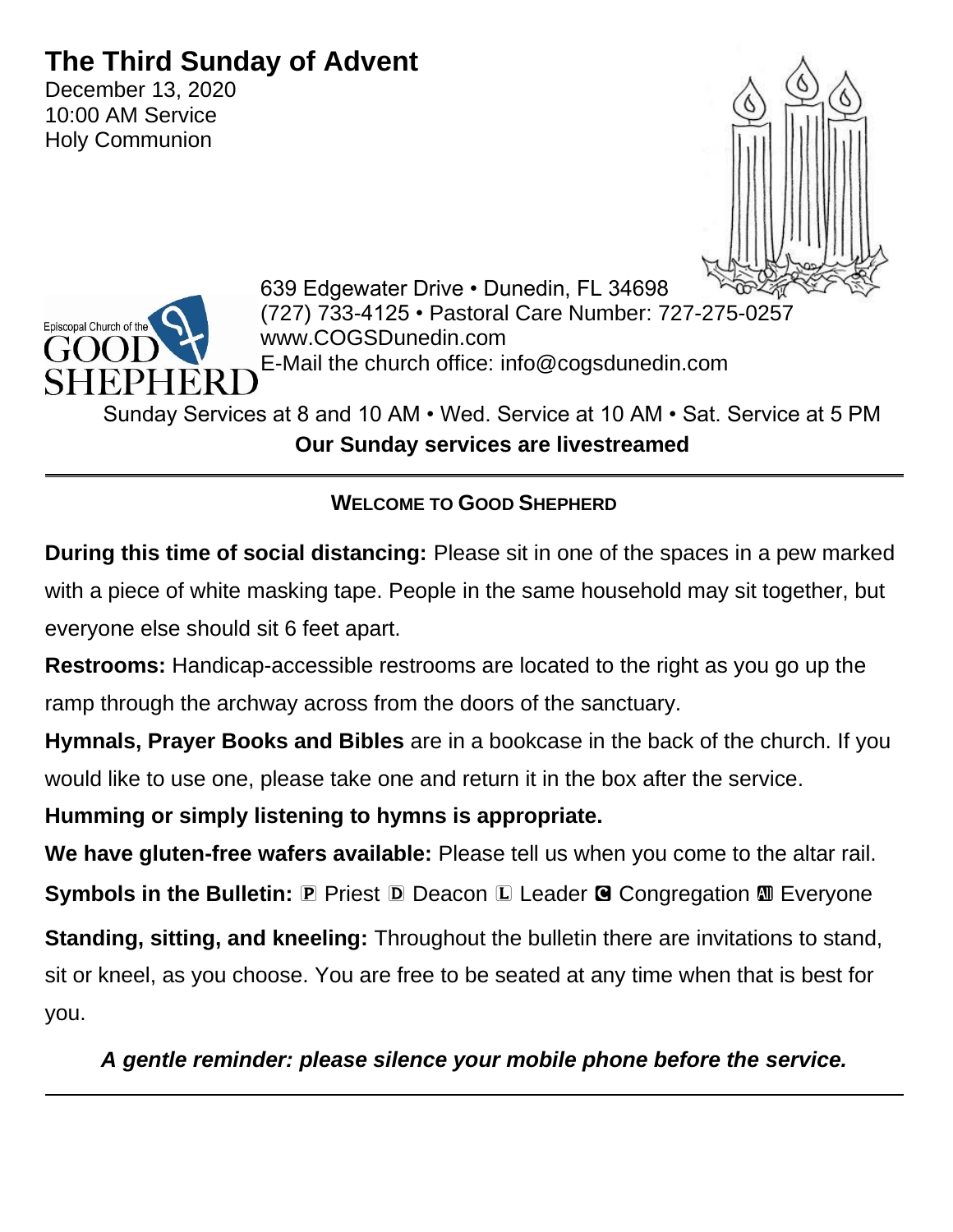#### **GATHERING FOR WORSHIP**

**PRELUDE** *Sheep May Safely Graze* J.S. Bach\Kinyon

Bells of Hope Robert Moncrief, organ

**[***Please maintain reverent silence during the prelude.***]**

#### **WELCOME AND ANNOUNCEMENTS AND MISSION MOMENT**

*[Please be seated.]*

#### **THE LIGHTING THE ADVENT WREATH AND PRAYER**

*[Please stand when the chimes sound, and face the Baptistry in the rear of the sanctuary.]* Symbols in the Bulletin P Priest, D Deacon, **G** Congregation, L Leader, **M** Everyone.

**Advent Hymn** *O Come, O Come, Emmanuel* **H 56, v. 1, 6** 

#### a *O come, O come, Emmanuel, and ransom captive Israel, that mourns in lonely exile here until the Son of God appear. Rejoice! Rejoice! Emmanuel shall come to thee, O Israel!*

# **The Prayer for the Third Candle of Advent: Joy**

*[Please stand.]*

- P We light the first candle as a symbol of Christ who brings Hope. *[One blue candle is lit.]* We light the second candle as a symbol of Christ who brings Love. *[2<sup>nd</sup> blue candle is lit.]* We light the third candle as a symbol of Christ who brings Joy. *[A pink candle is lit.]*
- L Arise, shine; for your light has come, and the glory of the Lord has risen upon you.
- C **Our God, we come to you today filled with joy. We ask your blessing upon us and our mission. In Jesus' name we pray. Amen.**

#### **Hymn**

 $\mathbb{R}$ *O come, thou Dayspring from on high, and cheer us by thy drawing nigh; disperse the gloomy clouds of night, and death's dark shadow put to flight. Rejoice! Rejoice! Emmanuel shall come to thee, O Israel!*

**THE OPENING ACCLAMATION**

- P Blessed be God: Father, Son, and Holy Spirit.
- C **And blessed be his kingdom, now and for ever. Amen.**

**COLLECT FOR PURITY**

a **Almighty God, to you all hearts are open, all desires known, and from you no secrets are hid: Cleanse the thoughts of our hearts by the inspiration of your Holy Spirit, that we may perfectly love you, and worthily magnify your holy Name; through Christ our Lord. Amen.**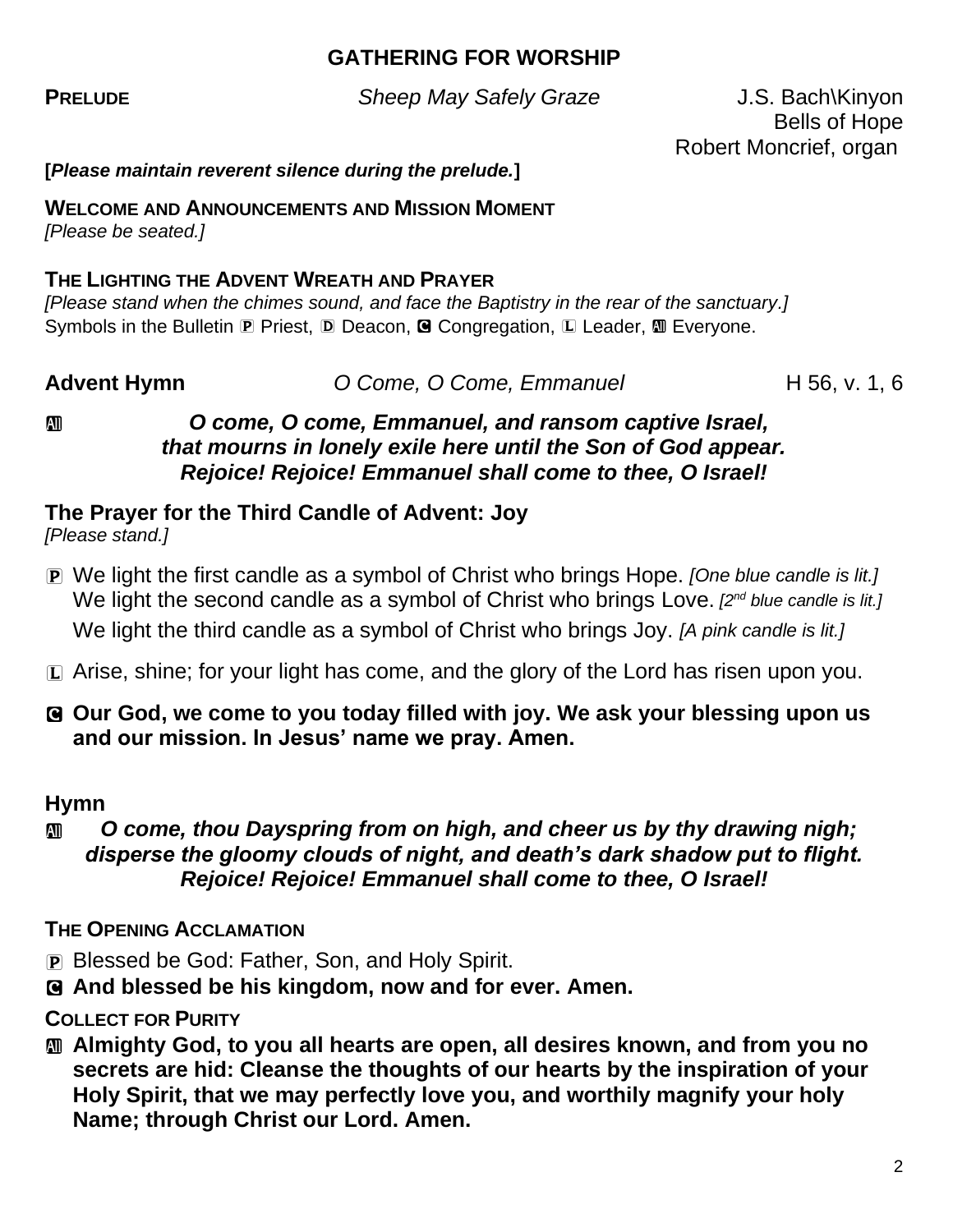**PROCESSIONAL** *Blest Be the King* H 74 vs 1,4

*O Blest be the King whose coming is in the name of God! For him let doors be opened, no hearts against him barred! Not robed in royal splendor, in power and pomp, comes he; but clad as are the poorest, such his humility!*

*Blest be the King whose coming is in the name of God! He offers to the burdened the rest and grace they need. Gentle is he and humble! And light his yoke shall be, for he would have us bear it so he can make us free.*

#### **COLLECT OF THE DAY**

- P The Lord be with you.
- C **And also with you.**
- P Let us pray… Stir up your power, O Lord, and with great might come among us; and, because we are sorely hindered by our sins, let your bountiful grace and mercy speedily help and deliver us; through Jesus Christ our Lord, to whom, with you and the Holy Spirit, be honor and glory, now and for ever.

#### C **Amen.**

#### **THE WORD OF GOD**

**THE READINGS:** Isaiah 61:1–4, 8-11, Psalm 126, 1 Thessalonians 5: 16-24, John 1:6-8, 19-28 *[Please be seated.]*

#### **The First Reading**

L *The First Reading is taken from Isaiah, chapter 61…*

The spirit of the Lord GOD is upon me, because the LORD has anointed me; he has sent me to bring good news to the oppressed, to bind up the brokenhearted, to proclaim liberty to the captives, and release to the prisoners; to proclaim the year of the LORD's favor, and the day of vengeance of our God; to comfort all who mourn; to provide for those who mourn in Zion—to give them a garland instead of ashes, the oil of gladness instead of mourning, the mantle of praise instead of a faint spirit. They will be called oaks of righteousness, the planting of the LORD, to display his glory. They shall build up the ancient ruins, they shall raise up the former devastations; they shall repair the ruined cities, the devastations of many generations. For I the LORD love justice, I hate robbery and wrongdoing; I will faithfully give them their recompense, and I will make an everlasting covenant with them. Their descendants shall be known among the nations, and their offspring among the peoples; all who see them shall acknowledge that they are a people whom the LORD has blessed. I will greatly rejoice in the LORD, my whole being shall exult in my God; for he has clothed me with the garments of salvation, he has covered me with the robe of righteousness, as a bridegroom decks himself with a garland, and as a bride adorns herself with her jewels. For as the earth brings forth its shoots, and as a garden causes what is sown in it to spring up, so the Lord GOD will cause righteousness and praise to spring up before all the nations.

- $\Box$  The Word of the Lord
- C **Thanks be to God.**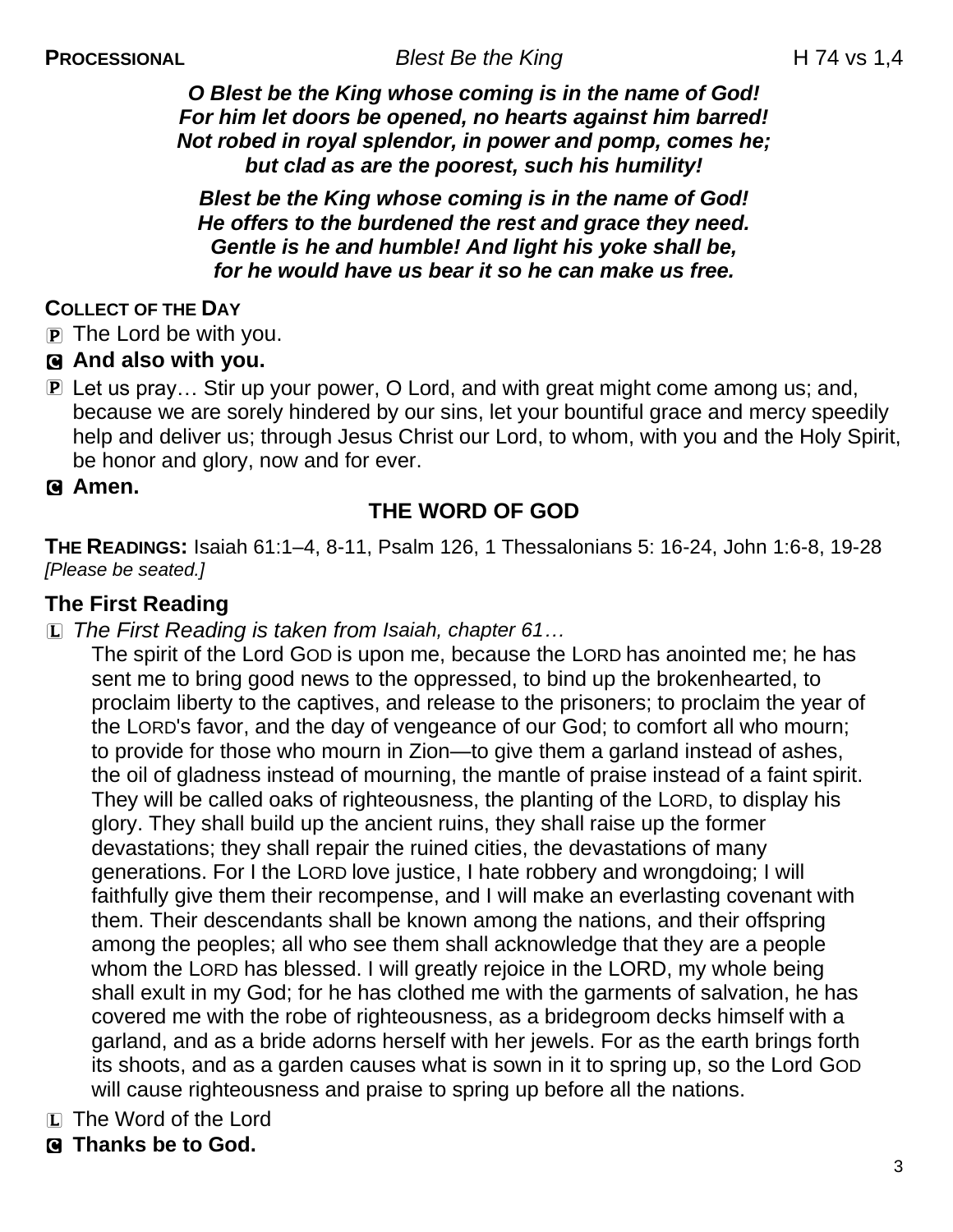*We were like people in a dream When God set Zion free; We laughed, we sang, our voices rang With shouts of liberty.*

*The heathen nations 'round us said, "God's gifts to them are good"; Yes, God has done great things for us, We praise God as we should.*

*Restore our fortunes now, O Lord, Like Negev's waterways, And grant that those who sow in tears May reap with hymns of praise.*

*Let those who weep as they go out And take with them the seed Come back in joy with harvest sheaves Fulfilling all their need.*

# **The Second Reading**

L *The Second Reading is taken from 1 Thessalonians, chapter 5….*

Rejoice always, pray without ceasing, give thanks in all circumstances; for this is the will of God in Christ Jesus for you. Do not quench the Spirit. Do not despise the words of prophets, but test everything; hold fast to what is good; abstain from every form of evil.

May the God of peace himself sanctify you entirely; and may your spirit and soul and body be kept sound and blameless at the coming of our Lord Jesus Christ. The one who calls you is faithful, and he will do this.

- L The Word of the Lord.
- C **Thanks be to God.**

**THE GOSPEL ACCLAMATION** *Word of God, Come Down on Earth* [*Please stand.*]

*Word of God, come down on earth, living rain from heav'n descending; touch our hearts and bring to birth faith and hope and love unending. Word almighty, we revere you; Word made flesh, we long to hear you.*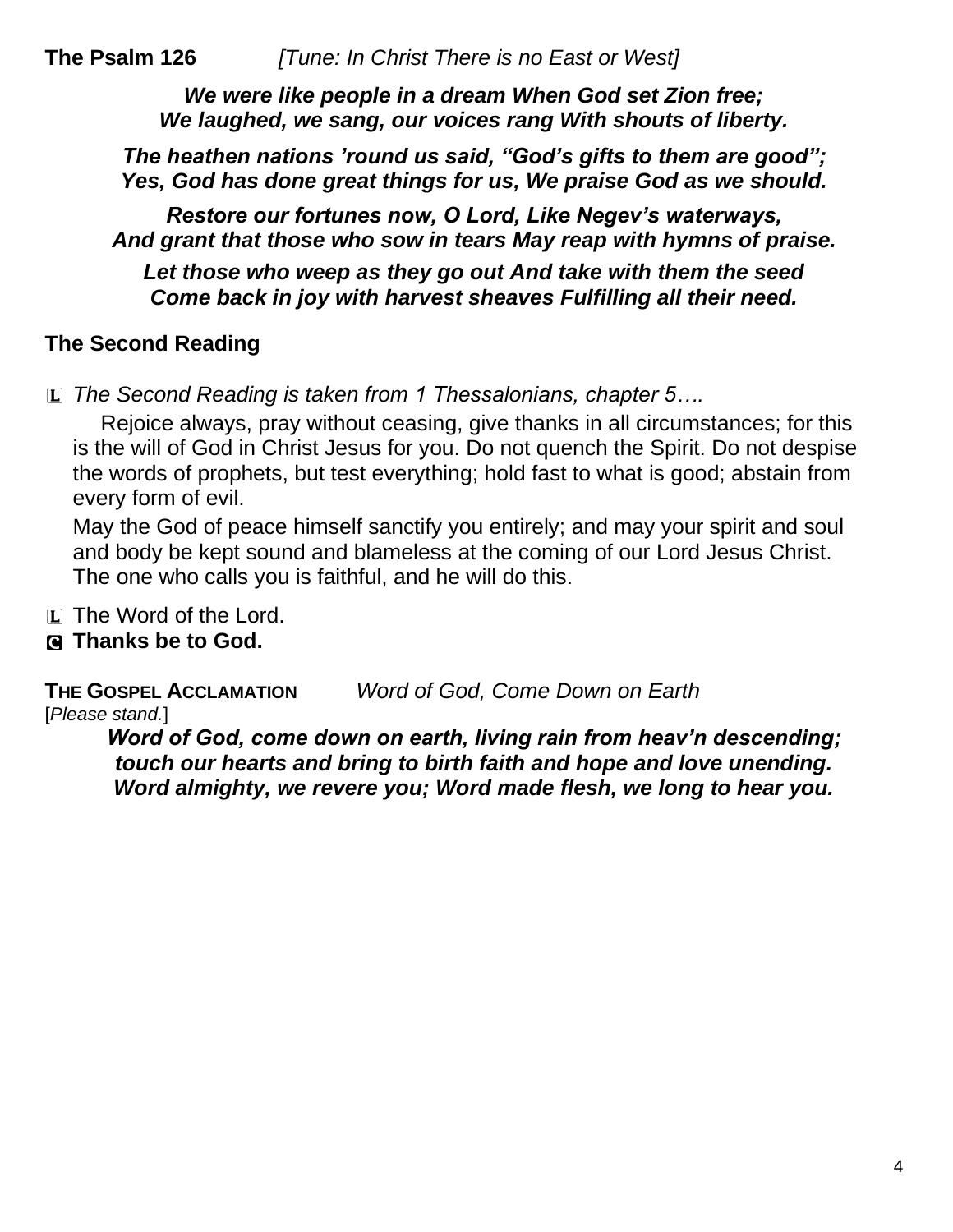# **The Gospel**

D The Holy Gospel of our Lord Jesus Christ according to John.

# C **Glory to you, Lord Christ.**

D There was a man sent from God, whose name was John. He came as a witness to testify to the light, so that all might believe through him. He himself was not the light, but he came to testify to the light.

This is the testimony given by John when the Jews sent priests and Levites from Jerusalem to ask him, "Who are you?" He confessed and did not deny it, but confessed, "I am not the Messiah." And they asked him, "What then? Are you Elijah?" He said, "I am not." "Are you the prophet?" He answered, "No." Then they said to him, "Who are you? Let us have an answer for those who sent us. What do you say about yourself?" He said, "I am the voice of one crying out in the wilderness, 'Make straight the way of the Lord,'" as the prophet Isaiah said. Now they had been sent from the Pharisees. They asked him, "Why then are you baptizing if you are neither the Messiah, nor Elijah, nor the prophet?" John answered them, "I baptize with water. Among you stands one whom you do not know, the one who is coming after me; I am not worthy to untie the thong of his sandal." This took place in Bethany across the Jordan where John was baptizing.

D The Gospel of the Lord.

C **Praise to you, Lord Christ.**

*[Please be seated.]*

**Sermon** The Rev. Cindy Roehl, Deacon

# **NICENE CREED**

*[Please stand.]*

C **We believe in one God, the Father, the Almighty, maker of heaven and earth, of all that is, seen and unseen.**

**We believe in one Lord, Jesus Christ, the only Son of God, eternally begotten of the Father, God from God, Light from Light, true God from true God, begotten, not made, of one Being with the Father. Through him all things were made. For us and for our salvation he came down from heaven: by the power of the Holy Spirit he became incarnate from the Virgin Mary, and was made man. For our sake he was crucified under Pontius Pilate; he suffered death and was buried. On the third day he rose again in accordance with the Scriptures; he ascended into heaven and is seated at the right hand of the Father. He will come again in glory to judge the living and the dead, and his kingdom will have no end.**

**We believe in the Holy Spirit, the Lord, the giver of life, who proceeds from the Father and the Son. With the Father and the Son he is worshiped and glorified. He has spoken through the Prophets. We believe in one holy catholic and apostolic Church. We acknowledge one baptism for the forgiveness of sins. We look for the resurrection of the dead, and the life of the world to come. Amen.**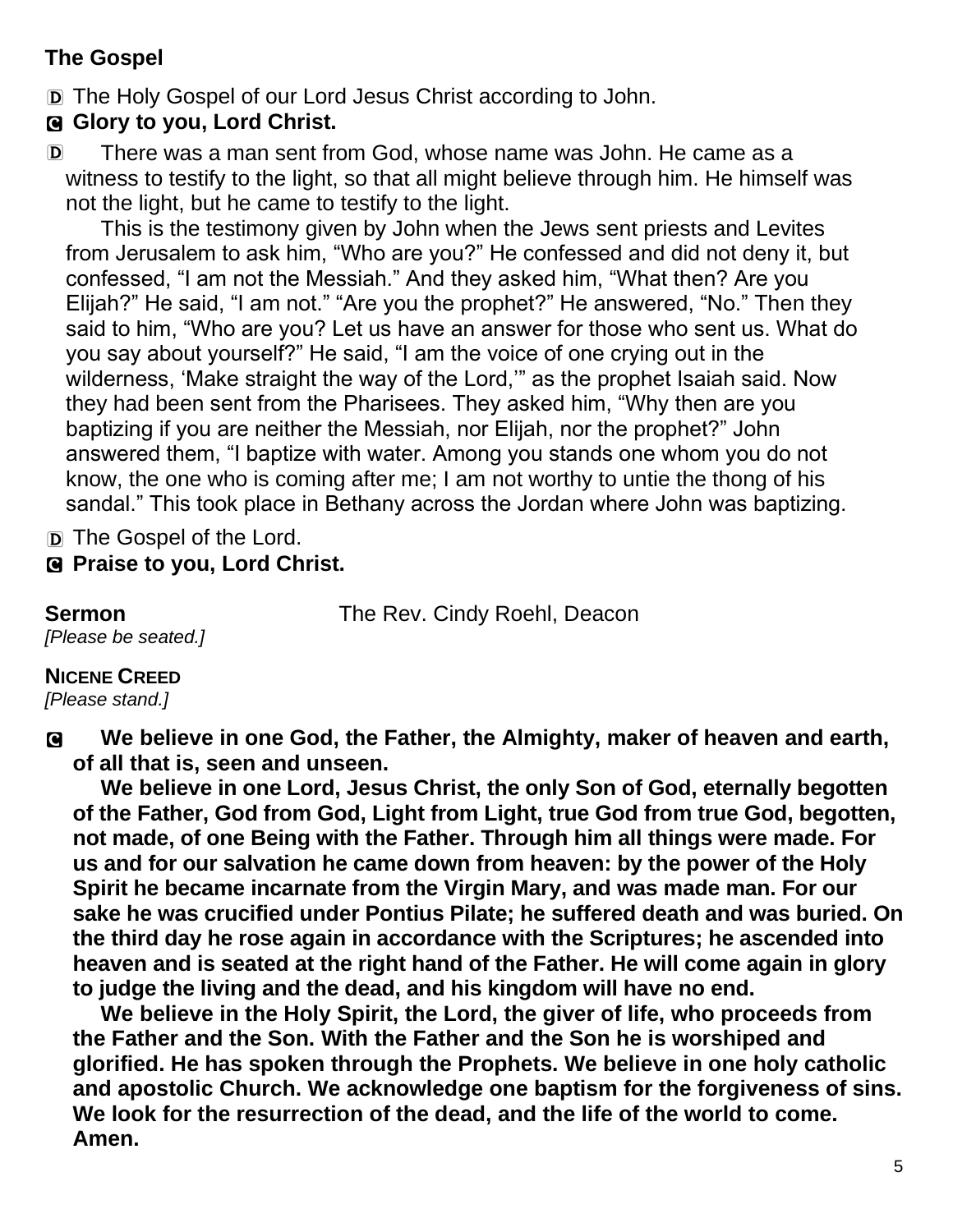# **PRAYERS OF THE PEOPLE**

*[Please sit, stand, or kneel, as you prefer.]*

- D Let us pray for the Church and for the world.
- L Grant, Almighty God, that all who confess your Name may be united in your truth, live together in your love, and reveal your glory in the world. *Silence...*We pray in joy.

# C **Amen. Come, Lord Jesus.**

L Guide the people of this land, and of all the nations, in the ways of justice and peace; that we may honor one another and serve the common good. *Silence...* We pray in joy.

# C **Amen. Come, Lord Jesus.**

L Give us all a reverence for the earth as your own creation, that we may use its resources rightly in the service of others and to your honor and glory. *Silence...* We pray in joy.

# C **Amen. Come, Lord Jesus.**

- L Bless all whose lives are closely linked with ours, and grant that we may serve Christ in them, and love one another as he loves us. We thank you for all the blessings of this life, especially the flowers given to the glory of God, and for the birthdays this coming week of Noel Powell, Lucy Jennings, Judy Ratliff, Elena Goletz, Christine McLaughlin, Liz Hopwood, Llora Wonder, and for those celebrating anniversaries this week, Marc & Cathy Jacobson, and for those blessings we now name, aloud or in our hearts. *Silence...* We pray in joy.
- C **Amen. Come, Lord Jesus.**
- L Comfort and heal all those who suffer in body, mind, or spirit; give them courage and hope in their troubles, especially [*read names from notebook*...] and those we now name aloud or in our hearts [*Leave time*...]. Bring them the joy of your salvation. *Silence...* We pray in joy.

# C **Amen. Come, Lord Jesus.**

L We commend to your mercy all who have died, especially [*read names from notebook*...]. We pray also for those we now name aloud or in our hearts [*leave time*...]; that your will for them may be fulfilled; and we pray that we may share with all your saints in your eternal kingdom. *Silence.*.. We pray in joy.

# C **Amen. Come, Lord Jesus.**

L These things and all for which we pray, we ask in the name of your Son, Jesus Christ our Lord and Savior.

# C **Amen.**

L Empower, O Lord, our Search Committee and Vestry as we pray….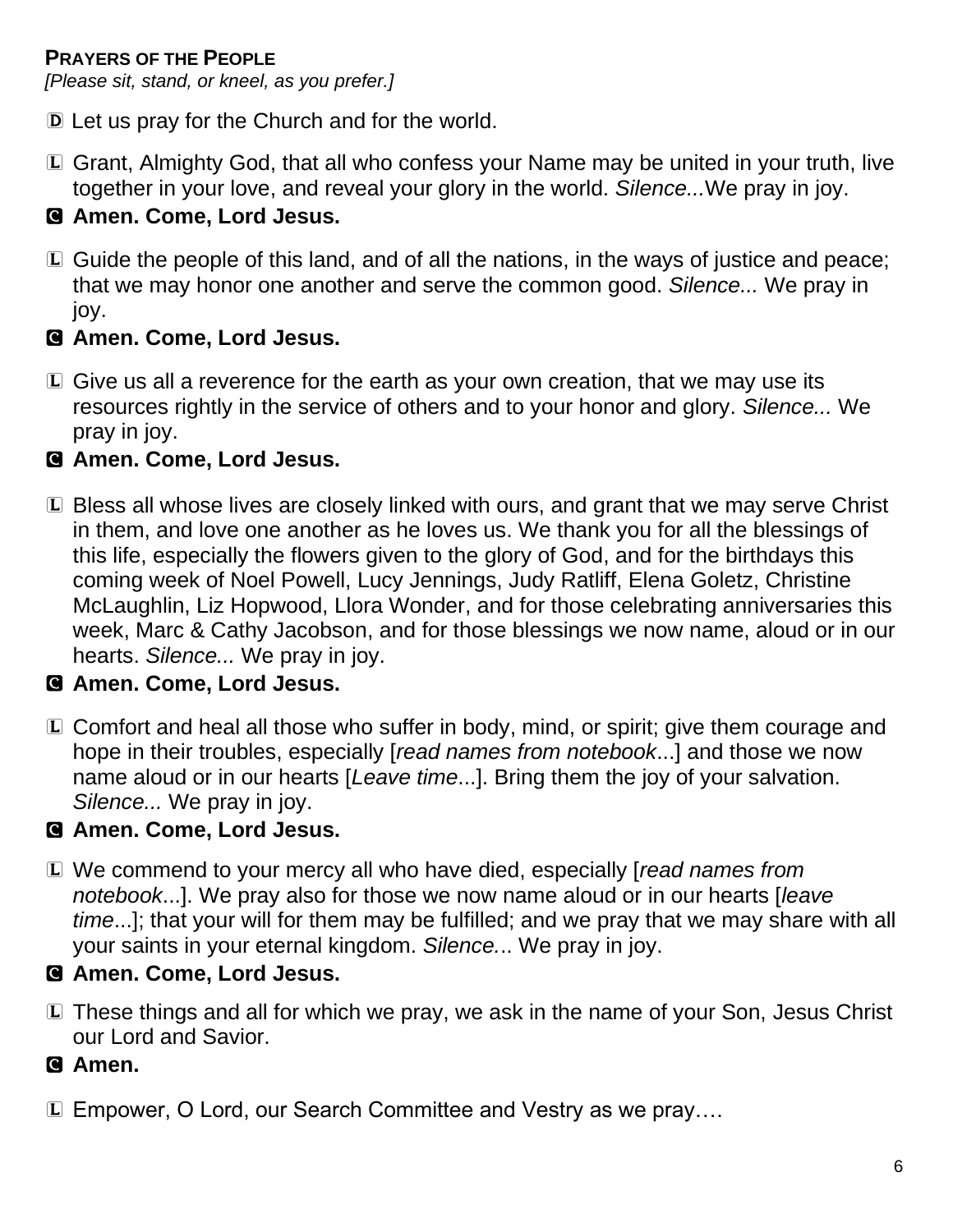C **Almighty God, giver of every good gift: Look graciously on our Church, and so guide the minds of those who shall choose a rector for this parish, that we may receive a faithful pastor, who will care for your people and equip us for our ministries; through Jesus Christ our Lord. Amen**

#### **THE CONFESSION & ABSOLUTION**

[*Please stand or kneel.*]

- D Let us confess our sins against God and our neighbor. *[Silence is kept.]* Most merciful God . . .
- C **we confess that we have sinned against you in thought, word, and deed, by what we have done, and by what we have left undone. We have not loved you with our whole heart; we have not loved our neighbors as ourselves. We are truly sorry and we humbly repent. For the sake of your Son Jesus Christ, have mercy on us and forgive us; that we may delight in your will, and walk in your ways, to the glory of your Name. Amen.**
- P Almighty God have mercy on you, forgive you all your sins through our Lord Jesus Christ, strengthen you in all goodness, and by the power of the Holy Spirit keep you in eternal life.

#### C **Amen.**

#### **THE GREETING OF PEACE**

*Please stand. During this time of social distancing, a wave or bow, accompanied by a smile and "the Peace of the Lord be with you," will do nicely.*]

**P** The peace of the Lord be always with you.

# C **And also with you.**

# **THE HOLY COMMUNION**

# **OFFERTORY SENTENCE**

D Let us with gladness present the offerings and oblations of our life and labor to the Lord.

[*Please be seated. The offering plates are on stands in the front and the back of the church. If you wish, you may place an offering there.*]

| <b>OFFERTORY</b>    | Comfort Ye, My People | Genevan                     |
|---------------------|-----------------------|-----------------------------|
| [Please be seated.] |                       | <b>Judy Warner, soloist</b> |

#### **THE PRESENTATION**

*[Please stand.]*

D We gladly present the fruits of our lives to the God who creates us, redeems us and sustains us. May we have the grace to use them to heal God's world.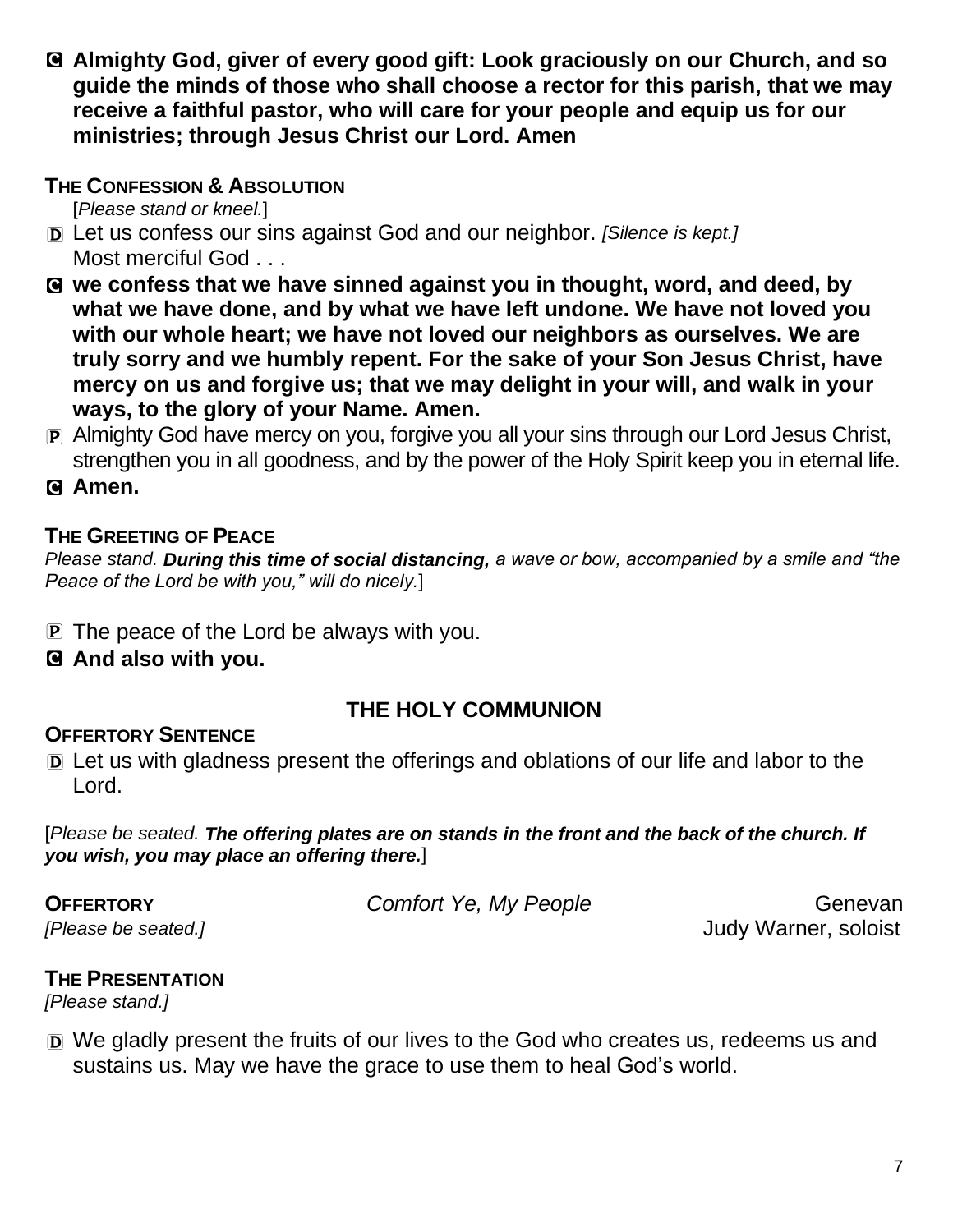#### *We would be stewards true, holding in trust from you all that you give; help us in love to share, teach us like you to care for people everywhere, that all may live.*

**THE GREAT THANKSGIVING:** Eucharistic Prayer A

- $\overline{p}$  The Lord be with you.
- C **And also with you.**
- P Lift up your hearts.
- C **We lift them to the Lord.**
- P Let us give thanks to the Lord our God.
- C **It is right to give him thanks and praise.**
- P It is right, and a good and joyful thing, always and everywhere to give thanks to you, Father Almighty, Creator of heaven and earth, because you sent your beloved Son to redeem us from sin and death, and to make us heirs in him of everlasting life; that when he shall come again in power and great triumph to judge the world, we may without shame or fear rejoice to behold his appearing. Therefore, we praise you, joining our voices with Angels and Archangels and with all the company of heaven, who for ever sing this hymn to proclaim the glory of your Name:

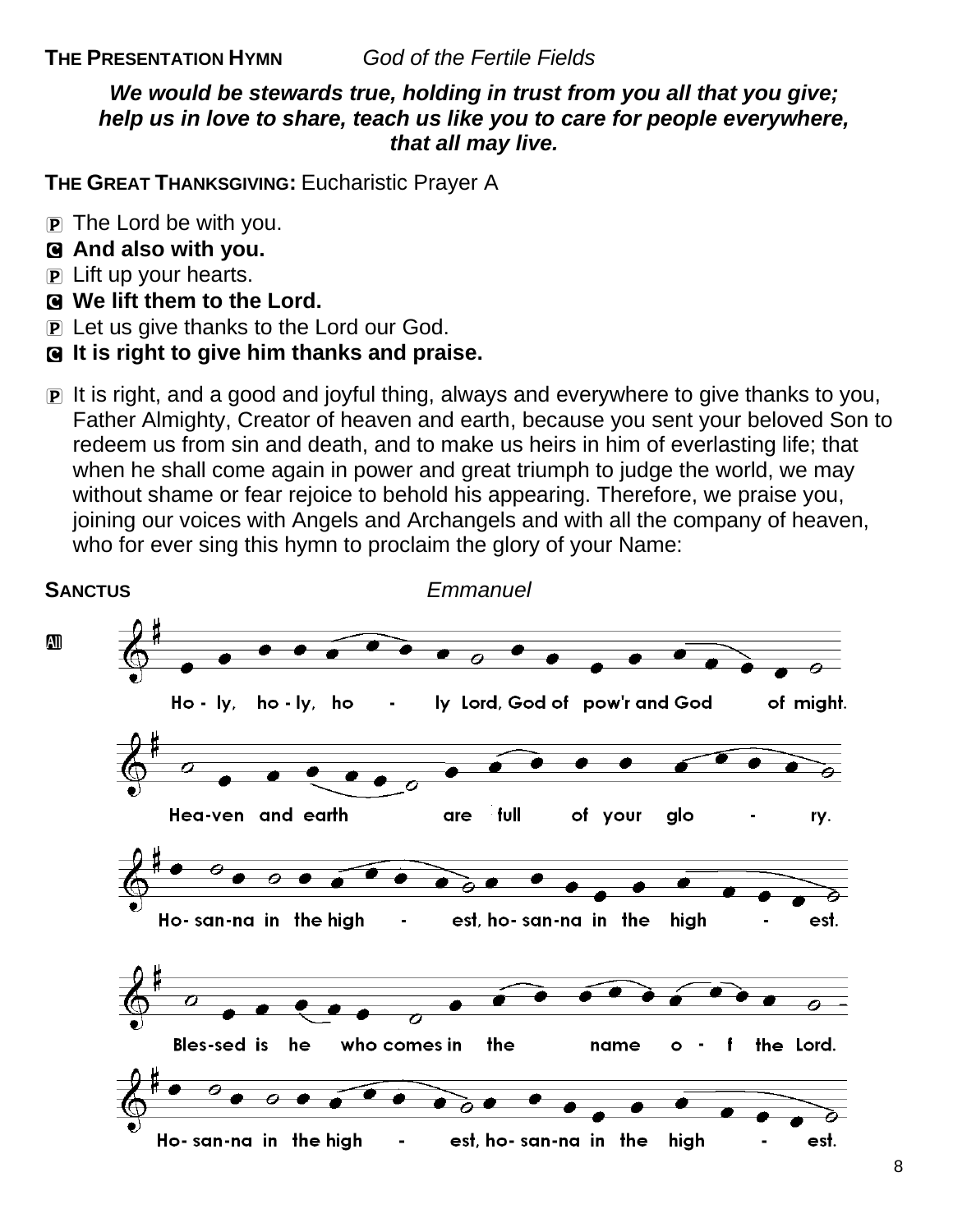*[Please stand or kneel, as you choose.]*

P Holy and gracious Father: In your infinite love you made us for yourself, and, when we had fallen into sin and become subject to evil and death, you, in your mercy, sent Jesus Christ, your only and eternal Son, to share our human nature, to live and die as one of us, to reconcile us to you, the God and Father of all.

He stretched out his arms upon the cross, and offered himself, in obedience to your will, a perfect sacrifice for the whole world.

On the night he was handed over to suffering and death, our Lord Jesus Christ took bread; and when he had given thanks to you, he broke it, and gave it to his disciples, and said, "Take, eat: This is my Body, which is given for you. Do this for the remembrance of me."

 $\overline{P}$  After supper he took the cup of wine; and when he had given thanks, he gave it to them, and said, "Drink this, all of you: This is my Blood of the new Covenant, which is shed for you and for many for the forgiveness of sins. Whenever you drink it, do this for the remembrance of me." Therefore we proclaim the mystery of faith:

#### C **Christ has died. Christ is risen. Christ will come again. We celebrate the memorial of our redemption, O Father, in this sacrifice of praise and thanksgiving. Recalling his death, resurrection, and ascension, we offer you these gifts.**

P Sanctify them by your Holy Spirit to be for your people the Body and Blood of your Son, the holy food and drink of new and unending life in him. Sanctify us also that we may faithfully receive this holy Sacrament, and serve you in unity, constancy, and peace; and at the last day bring us with all your saints into the joy of your eternal kingdom.

All this we ask through your Son Jesus Christ: By him, and with him, and in him, in the unity of the Holy Spirit all honor and glory is yours, Almighty Father, now and for ever.

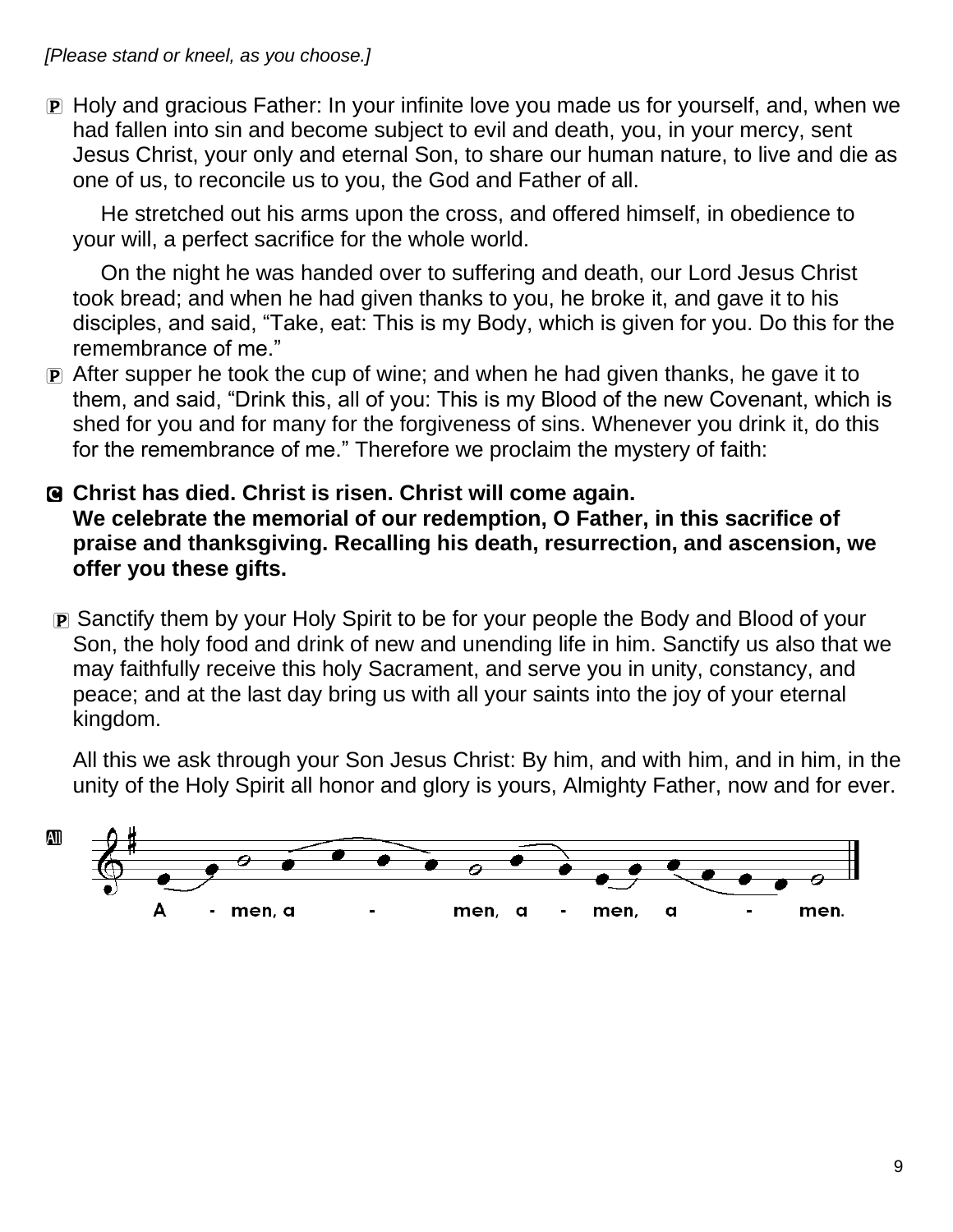#### **THE LORD'S PRAYER**

- P And now as our Savior Christ has taught us, we are bold to say:
- a **Our Father, who art in heaven, hallowed be thy Name, thy kingdom come, thy will be done, on earth as it is in heaven. Give us this day our daily bread. And forgive us our trespasses, as we forgive those who trespass against us. And lead us not into temptation, but deliver us from evil. For thine is the kingdom, and the power, and the glory, for ever and ever. Amen.**

#### **THE BREAKING OF THE BREAD**

- P The bread we break makes us one in Christ.
- C **Be known to us, Lord Jesus, in the breaking of the bread.**
- P The Gifts of God for the People of God. Take them in remembrance that Christ died for you, and feed on him in your hearts by faith, with thanksgiving.

[**PLEASE FOLLOW THESE NEW PROCEDURES:** *To ensure social distancing, please go forward to receive Holy Communion one at a time, following the directions of the usher, who will let you know when it's your turn. Two people will stand in front of the altar to distribute the consecrated wafers. Please keep your mask on, receive the wafer, and return to your seat by the side aisle. After returning to your seat, you may remove your mask to consume your wafer.*]

**All** 

**COMMUNION CHANT** *WAIT FOR THE LORD*

*[Please repeat this chant until the musician stops playing the tune.]*

Wait the Lord, whose for day is near. Wait for the Lord: be strong, take heart!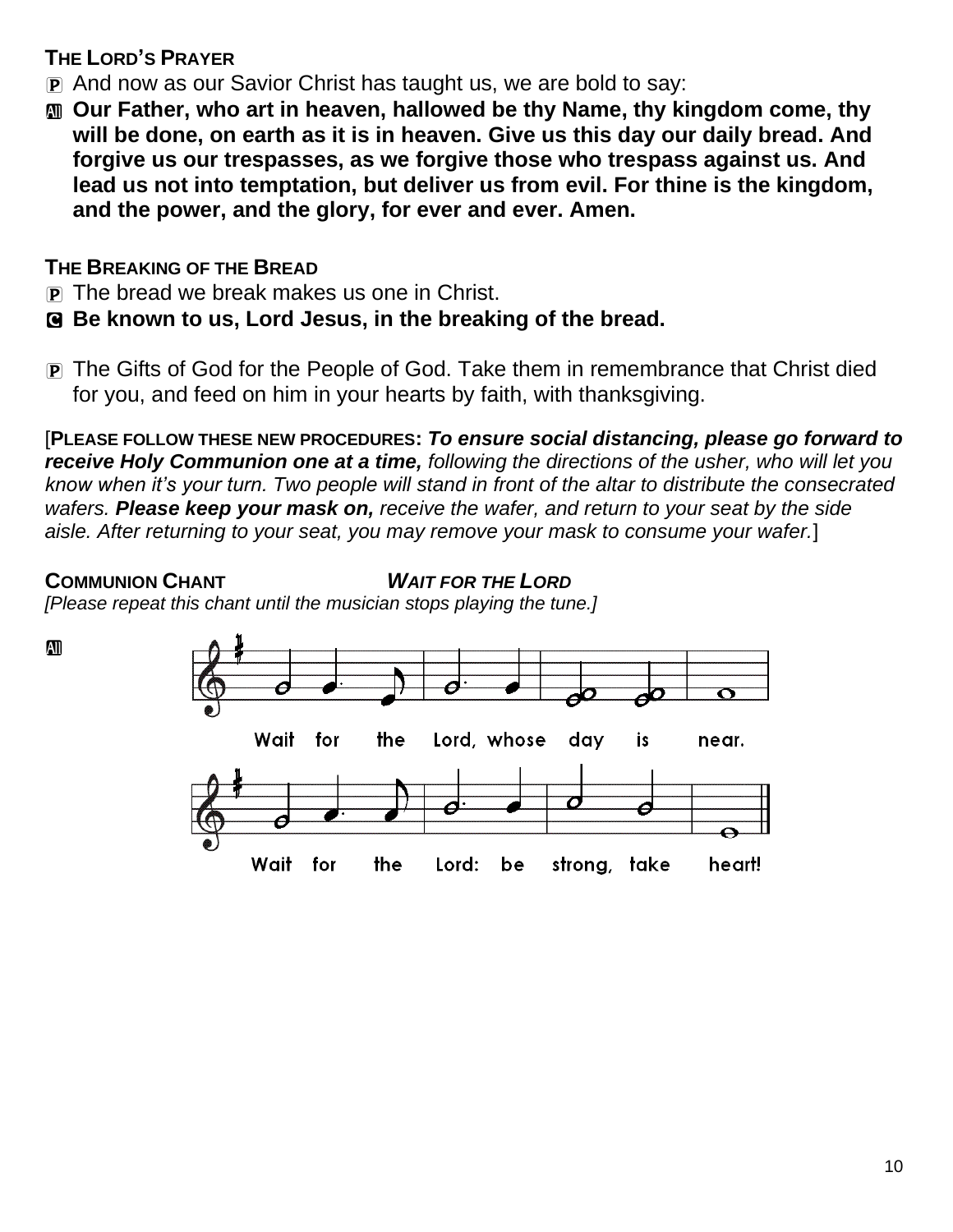- $\mathbf{P}$  Let us pray...
- C **Almighty and everliving God, we thank you for feeding us with the spiritual food of the most precious Body and Blood of your Son our Savior Jesus Christ; and for assuring us in these holy mysteries that we are living members of the Body of your Son, and heirs of your eternal kingdom. And now, Father, send us out to do the work you have given us to do, to love and serve you as faithful witnesses of Christ our Lord. To him, to you, and to the Holy Spirit, be honor and glory, now and for ever. Amen.**

#### **THE BLESSING**

*[Please stand.]*

P The Lord calls us to prepare our hearts for the coming of the Day of the Lord by focusing our lives on the promises of hope, the labors of love, the depths of joy, and the strengths of peace; go from here with the blessing of the Triune God: God the Father, God the Son, and God the Holy Spirit, this day and forever.

C **Amen.**

**SENDING HYMN** *Prepare the Way, O Zion*

*Prepare the way, O Zion, your Christ is drawing near! Let every hill and valley a level way appear. Greet One who comes in glory, foretold in sacred story. Oh, blest is Christ that came in God's most holy name.* 

*He brings God's rule, O Zion; he comes from heaven above. His rule is peace and freedom, and justice, truth, and love. Lift high your praise resounding, for grace and joy abounding. Oh, blest is Christ that came in God's most holy name.* 

#### **THE DISMISSAL**

D Go in peace to love and serve the Lord.

C **Thanks be to God!**

**POSTLUDE** *Prepare the Way* **P. Manz**